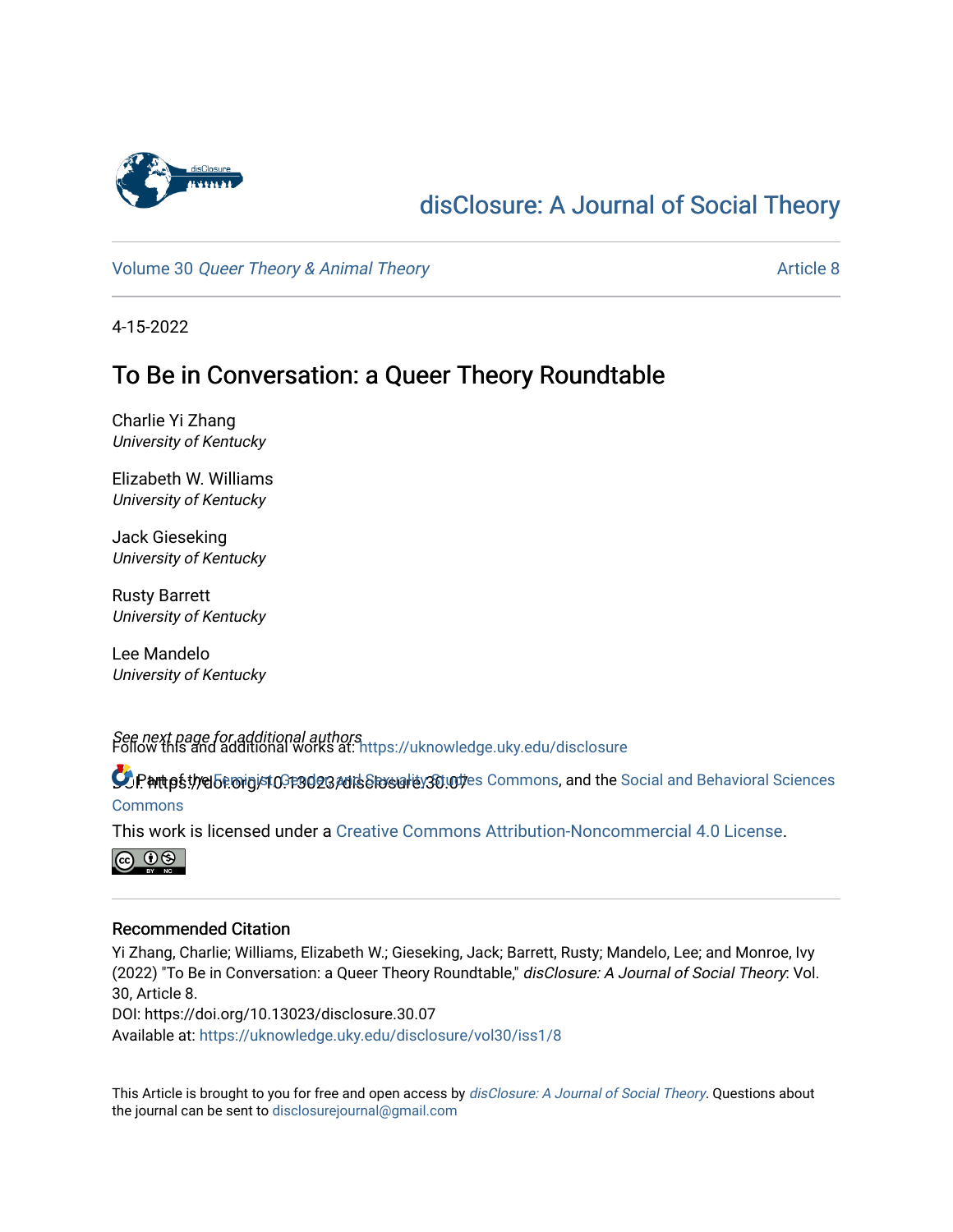## To Be in Conversation: a Queer Theory Roundtable

### Authors

Charlie Yi Zhang, Elizabeth W. Williams, Jack Gieseking, Rusty Barrett, Lee Mandelo, and Ivy Monroe

This article is available in disClosure: A Journal of Social Theory: [https://uknowledge.uky.edu/disclosure/vol30/iss1/](https://uknowledge.uky.edu/disclosure/vol30/iss1/8)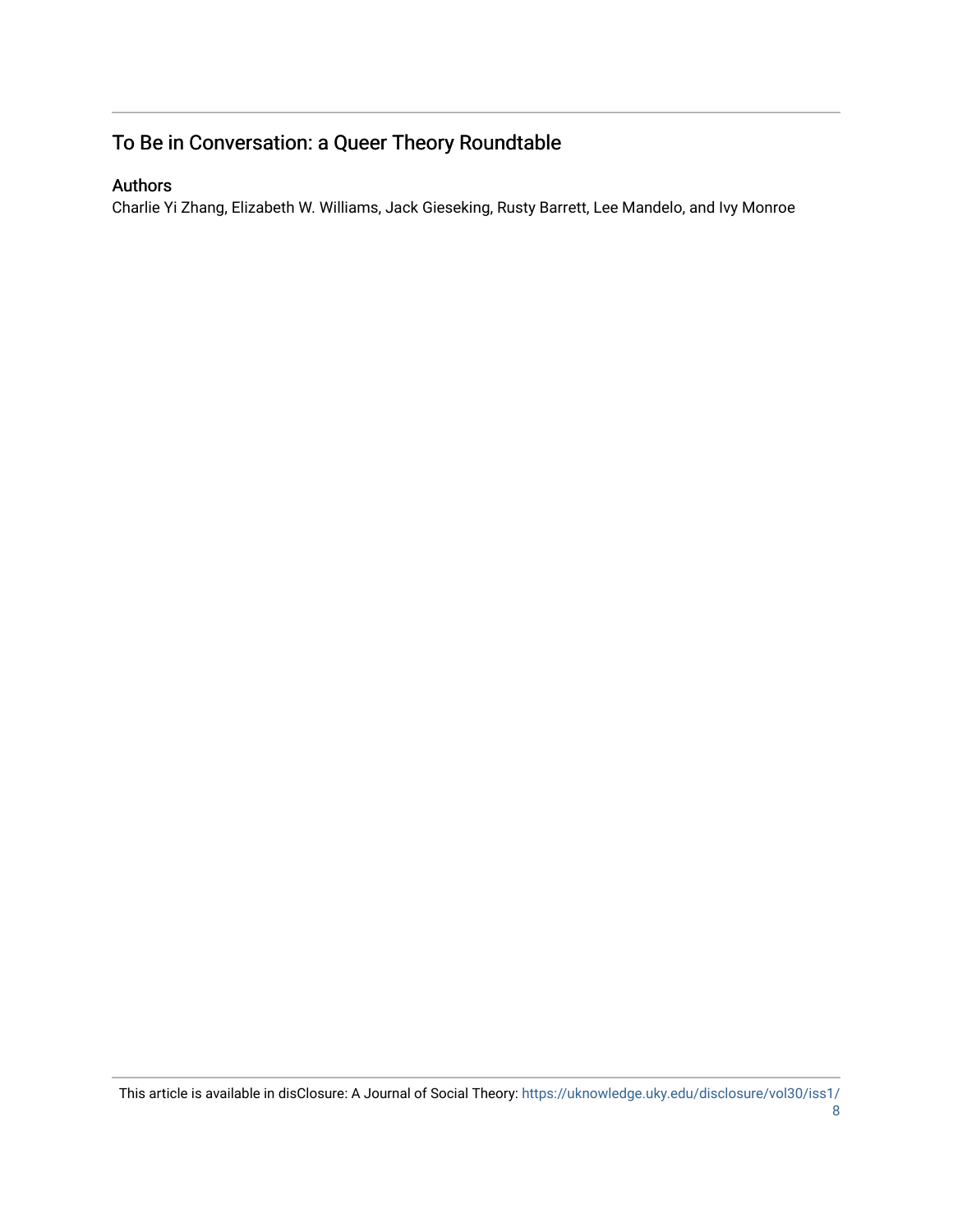#### **To Be in Conversation: a Queer Theory Roundtable**

A Roundtable Interview with Rusty Barrett, Jack Gieseking, Elizabeth W. Williams, and Charlie Yi Zhang, *University of Kentucky* Interviewers: Lee Mandelo and Ivy Monroe, *University of Kentucky*

*Jack Gieseking is an Associate Professor of Geography at University of Kentucky. He works at the intersections of critical urban and digital geographies, and feminist and queer theory. His research is engaged in research on co-productions of space and identity in digital and material environments, with a focus on sexual and gender identities. Gieseking pays special attention to how such productions support or inhibit social, spatial, and economic justice, as well as how research can be made public and accessible to those who need it most. His first book examines the production of lesbian and queer spaces in New York City as they relate to capital around the turn of the century, namely in regard to processes of gentrification and the ethos of what Gieseking calls "dyke politics," i.e. feminist antiracism and anticapitalism. Drawing on interviews and archival research, Gieseking argues that contemporary urban lesbians and queers often create and rely on fragmented places and fleeting experiences in those places. Like drawing lines between the stars that come and go in the sky, lesbians and queers are connected by overlapping, embodied paths and stories that culturally and politically bind them in their ways of making urban space. Gieseking call this pattern constellations. Accordingly,* A Queer New York: Geographies of Lesbians, Dykes, and Queers, 1983-2008 *(NYU Press, 2020) is a historical geography of contemporary lesbian and queer politics, culture, and economies in New York City told through my participants' distinct yet overlapping constellations.* 

*Elizabeth W. Williams is Assistant Professor of Gender & Women's Studies at University of Kentucky. She completed her PhD in History, with a minor in Feminist Studies, at the University of Minnesota. Her research interests include the history of race, gender, and sexuality; imperialism; Post/De-colonial studies; and Queer Theory. She is currently working on a book manuscript, tentatively titled "Primitive Normativity: Constructing Race and Sexuality in Colonial Kenya." This project argues that white Kenyan settlers contrasted the deviance and dysfunctionality which plagued "civilized" sexuality with the supposed normativity of African sexual mores and practices. Ironically, by presenting Africans as vulnerable to sexual contamination, settlers were able to oppose processes like urbanization, education, and Christianization that threatened white supremacy in the colony. Elizabeth has taught courses on a variety of topics, including the politics of sex scandals, the history of sexuality, and global GLBTQ identities. She is enthusiastic about cats, feminist crafting, and Foucault, not necessarily in that order.*

*Charlie Yi Zhang is an associate professor of Gender and Women's Studies at the University of Kentucky. He specializes in neoliberal globalization and its cultural and material articulations*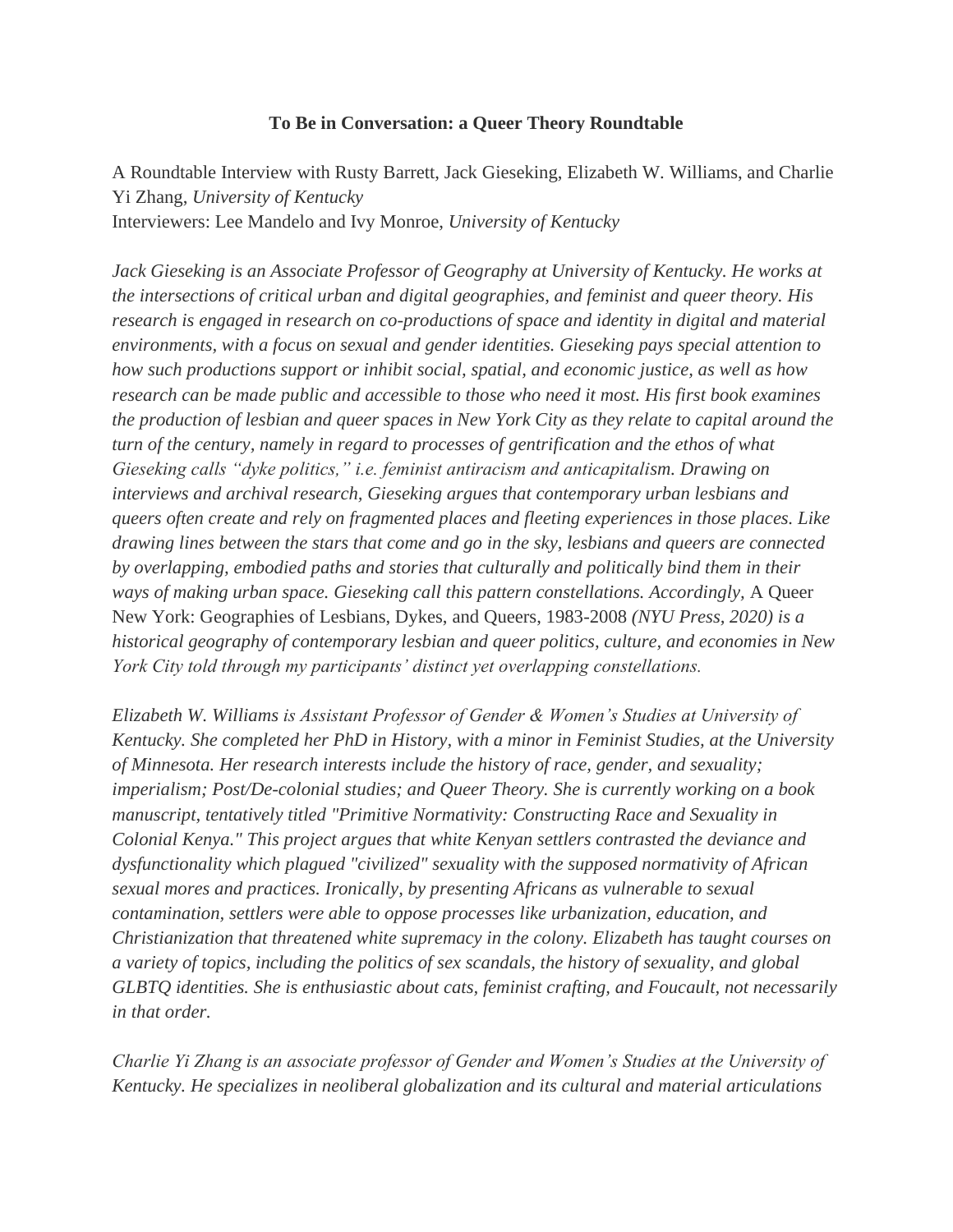*through gender, sexuality, race, and class in the Asia-Pacific region. His monograph,* Dreadful Desires: The Uses of Love in Neoliberal China*, is forthcoming with Duke University Press. At the center of Dreadful Desires is a vibrant landscape of public intimacy—as what Zhang calls "the borderless Loveland"—that subtends and underpins social upheavals across China and the globe. Drawing upon discursive analysis, empirical data, and ethnographic fieldwork as well as popular culture texts, he delineates how love is orchestrated as an apparatus of sentiments integrating individual subject making with exploitative biopolitics to serve collective interests of the Chinese state and transnational capital. Zhang's publications have appeared/are forthcoming in leading journals of gender and sexuality studies and Asian studes, including Feminist Studies, The Journal of Asian Studies, Feminist Formations, and Frontiers: A Journal of Women's Studies. He has received research awards in China and the US.* 

*Rusty Barrett is an Associate Professor in the Linguistics Department at the University of Kentucky. His research examines a broad range of issues in sociocultural, descriptive, and historical linguistics, including the book* From Drag Queens to Leathermen: Language, Gender, and Gay Male Subcultures*. In addition to his work on language, gender and sexuality, he has conducted a great deal of research in Mayan linguistics. With Kira Hall, he is co-editor of the forthcoming The Oxford Handbook of Language and Sexuality (Oxford University Press).*

**Lee Mandelo (LM)**: *A little bit of introduction: this is the queer theory roundtable, with the faculty from the recently taught social theory seminar in the spring of 2021. We're going to talk a*  little bit about what drove you to make the course, how it went especially during the pandemic, *and some of your method-and-theory thoughts. So our first question is, how was the decision to teach a seminar on queer theory together made? Was there any particular, special impetus that drove your decision to do so?*

**Elizabeth Williams (EW)**: I think I was probably the primary organizer, and part of it was that I really liked the idea of teaching with other faculty – because it ends up being that you get to essentially take a class, which is fun when you're a professor and to like learn more about what your colleagues are doing. But also, I wanted to create a class that would talk about queer theory, but not reproduce the very US-centric and white-centric norms of queer theory. So, I assembled folks that I thought could talk about queer theory without reproducing that dynamic, and that's how we got this particular crew.

**Jack Gieseking (JG):** I was excited about Elizabeth's vision. I didn't know I was going to be the U.S. person! I wind up being in an echo chamber, quite often, or there's always a case of "one other place." But, having known Elizabeth for a while and learning so much about queer theory in the queer African context from her, I was like, "what would Charlie teach me?" Our fourth member was originally supposed to be Vanessa Holden the historian, who received a fellowship, so we were lucky to have Rusty come aboard instead. It was like, "I don't know these worlds and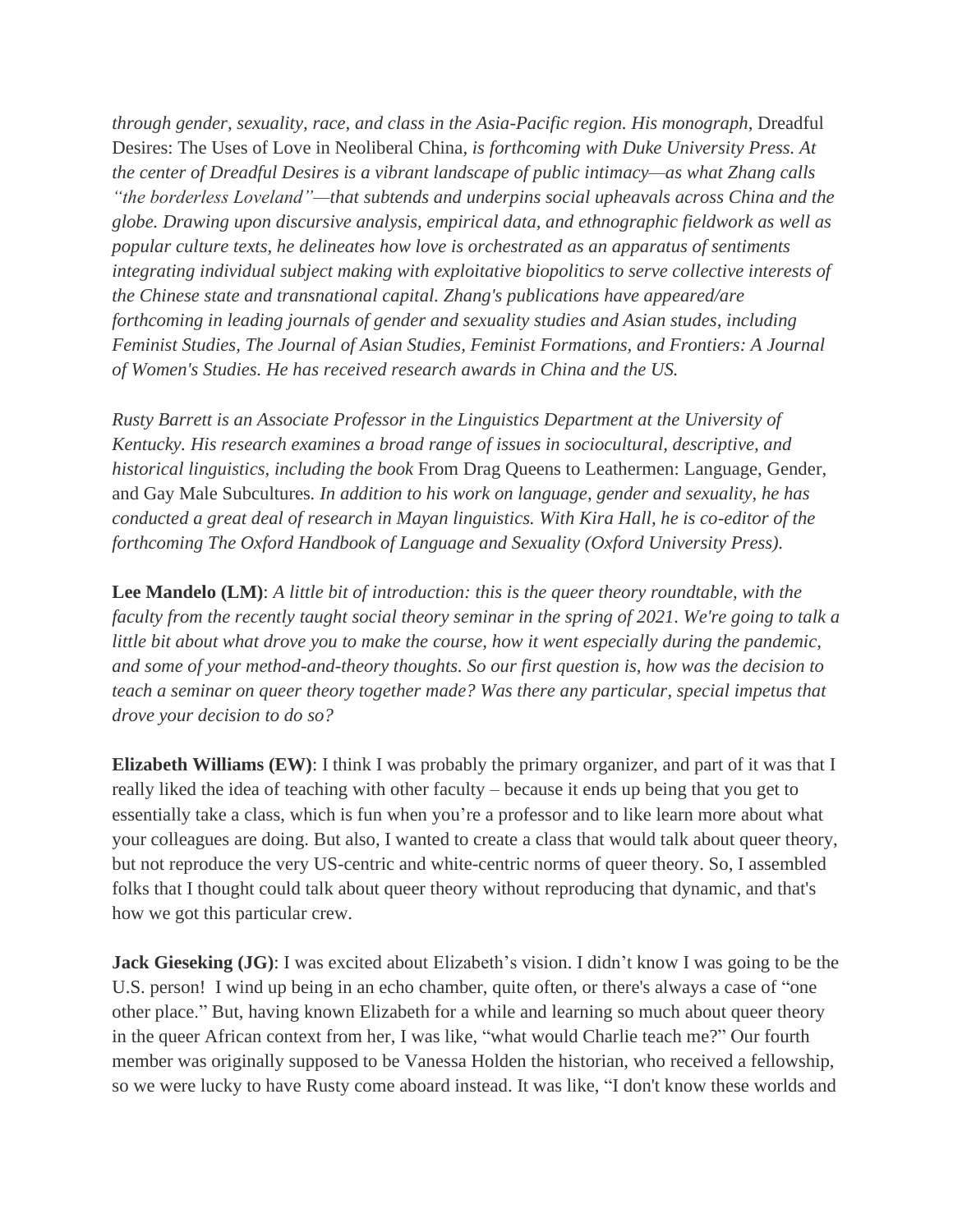I *want* to know these worlds, I want to know how they think and what they read and what's important to them." So, that's what excited me about it, and the idea of talking to students who cared about this too. Just to be in a conversation: that seems like a magical experience I would not otherwise be able to do in my life.

**Charlie Yi Zhang (CZ)**: So for me, I was always thinking about teaching queer theory class that focuses on queer of color or transnational context, but I never got a chance to. I was going to teach it as a 2016 graduate seminar, but because of my schedule I couldn't do that. So when Elizabeth first reached out to me, that quickly clicked with me – and thank you so much for taking the lead and trying to make this happen – so I was very lucky to be part of this team. Also like Elizabeth said, I taught social theory before. I learned quite a bit from my colleagues and, especially, I learned quite a lot from our guest speakers, which became a very important turning point for me to change the way I wrote my book [*Dreadful Desires: The Uses of Love in Neoliberal China*]. I benefited quite a bit from my previous experience. So when Elizabeth started this conversation, I quickly said 'Oh yeah, we should do it. That's fantastic!' And I totally enjoyed that. That's just how I feel about this project. Thank you again, my colleagues, for teaching me so much, and I learned quite a bit from the materials that you put together.

**Rusty Barrett (RB)**: I was a last-minute add-in, so I don't really know. I wasn't part of the planning or anything, and since I was filling in, helping out was my main motivation. Yes, because I didn't know… I knew Charlie, but I didn't know Jack or Elizabeth.

**JG**: Thank you for taking a chance on us!

### **RB**: No, it was great.

**EW**: Rusty also allowed us to add a lot more about indigeneity, which I think was particularly valuable, because the way that I was conceptualizing the course was to get away from the US. I think having Rusty there, being like 'actually if we turned *into* the U.S. in a more critical way, it's also a very productive place to be' – although Rusty also talked about indigeneity beyond the US – that was a really helpful point of view to have.

**RB**: Thanks! I also wanted – as when I found out I was going to be part of the class, I had just two days before being named director of Latin American and Latinx Studies – I wanted to make sure there were things included from Latin America and Latinx individuals.

**Ivy Monroe (IM)**: *Our second question continues on this theme of planning and organizing things. So, did the ongoing Covid-19 pandemic affect your proposal for this course, or your selections for course content? Does the virtual format of the seminar differ for you in significant ways as co-instructors from how you would teach an in-person seminar?*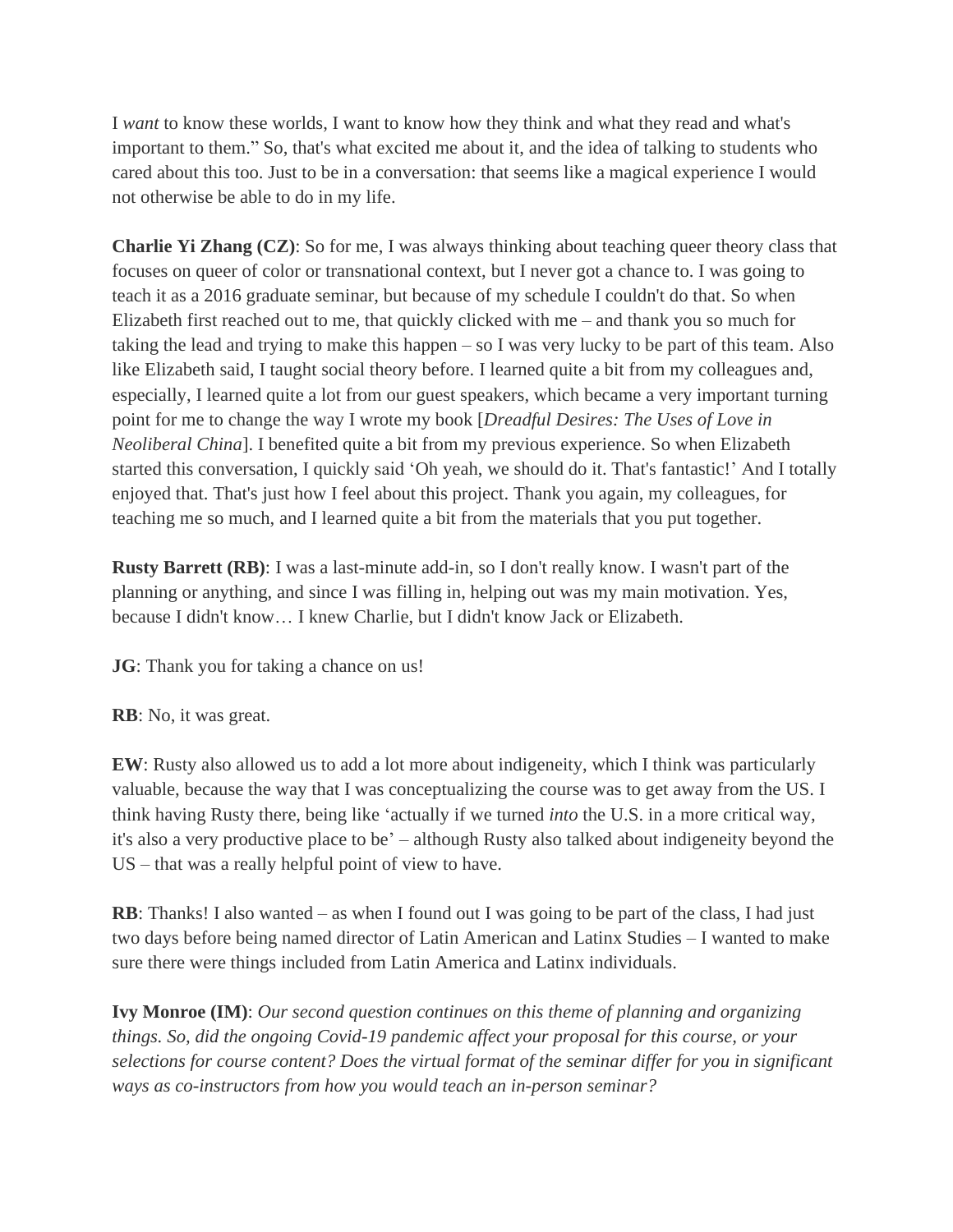**EW**: The proposal was submitted before the Covid-19 crisis, so it didn't really impact that, but it obviously did impact the way we taught the seminar. One of the ways was that, ironically, we were able to ask more guest scholars to participate because we weren't having people visit in person. Less money was being spent per speaker, which meant that we were able to have five speakers total with the assistance of a Gaines Center mini-grant. That ended up really being beneficial. I think for me, one of the downsides is that graduate seminars are long and exhausting, and that is exacerbated greatly when you are doing it on a zoom screen. I can't even bring, like, baked goods.

**JG**: It did feel like a little queer/trans haven though. You know, to have it pop up and to see our faces. Every week I was like, "All right, okay, that's great!" You know, these people have been great, great, great, *great*. Also to shout out to Elizabeth who did all the structuring of all the online modules: she is a Canvas wizard.

**CZ**: I think the whole organizing process was quite smooth, the way we divided the work evenly and had multiple discussions about how to put it together. So fr the organizing part I don't think the Covid-19 pandemic impacted that much, but for the delivery of the class, I think because of the nature of the online teaching… We couldn't have face-to-face interaction, and in that regard I mean the kind of atmosphere – the affective connection that should be built, that can be diffused through face to face teaching  $-$  is lost. At the same time, as my two of my colleagues just mentioned, we got the opportunity to have more speakers, which turned out to be beneficial. And I really enjoyed all of the speakers that we had for this past seminar.

**RB**: I don't really have anything to add. It was sort of… I mean, I still have never met Elizabeth and Jack in person. So, it was sort of odd to form a community of the class without ever actually being together.

**JG**: Yeah. It felt like a lot to *share* so much together, taking a leap and trusting. And we knew, I knew, I was told by every faculty member how wonderful Rusty was, but we hadn't met Rusty in person. So, it was exciting to take that leap working together, and to hear the things we all shared in class. That idea of sharing is really powerful and it took… yeah, a lot of vulnerability too.

**RB**: Same here. I'd heard wonderful things about the two of you even though I'd never met you.

**LM**: *Yeah, I think as a student who was in the seminar, it was the same trade-off. We got some heavy hitting, awesome guest scholars to come whose work I'd read for years, but we never got to be in a room with each other. Particularly with such intimate and difficult material, that can add a challenge to the conversational topics – because you* don't *have that built sense of affective connection, to Charlie's point. That leads us to our third question, which is: could you describe*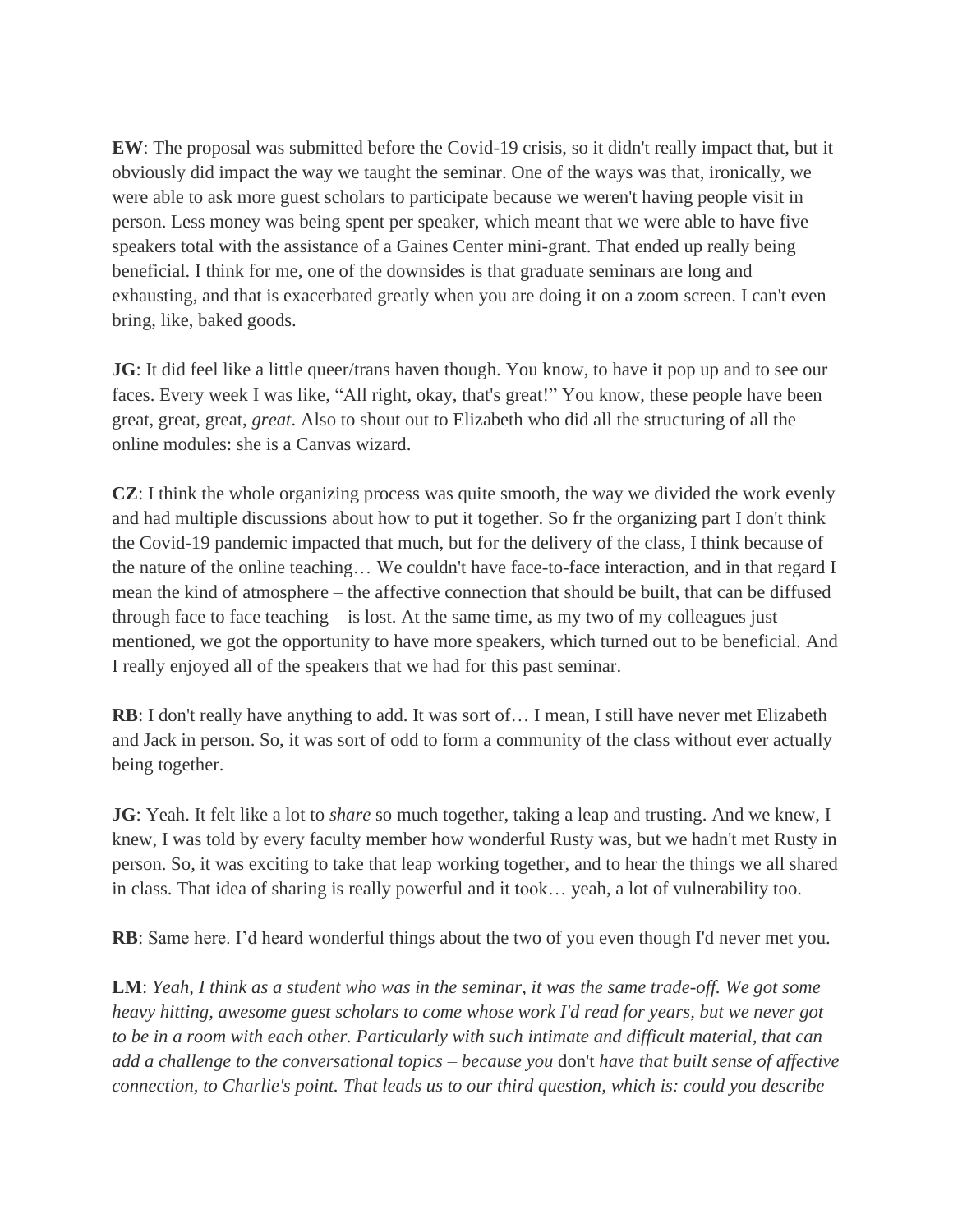*the process of selection for those guest scholars who presented in the seminar? Why did you pick these particular folks, and maybe is there some fun secret background knowledge? Was there anyone that you wanted but couldn't schedule, or who you wish you could have added if you had more time and funding?*

**JG**: I can't believe we couldn't invite Michel Foucault, that was really a bummer. [laughter] I think we all would have liked to bring him back, and Jeremy Bentham too.

But no, I was astounded by who we got to come. I think at first, we thought we would only have one speaker, and we had to agree. We were like, "who could we all bring in?", and you know, Rod Ferguson, we could. Then we found that actually the budget was moving around, and we were able to bring even more speakers who we each really respected. That was good, to have five of these amazing people. I had never gotten a chance to talk to Martin Mananlansan, though he had already written the blurb from my book, and I think he's the coolest. I had talked about his book before – *Global Divas* is so easy to teach, students get so into it; anyone can read it, any level can read it, and get so much out of it. He has such great, smart conversations. And then reading it with somebody who's actually a linguistics professor – really having Rusty there, and everything Charlie reads bringing in affect, and Elizabeth too, so it was great. It was great, and the students thought so too.

**CZ**: I still cannot get enough from Martin Mananlansan, and thank you so much for inviting him. I really enjoy whatever he has done. It turned out to be the case that he was one of my tenure reviewers! At the time, I think he was reviewing my tenure case, but I didn't know he had already done that until after the seminar.

**JG**: And you brought Wen Liu, who I went to grad school with – we had gone on this amazing trip to Palestine. To this day, from that journey together years ago that's how we met, we never stayed in touch but I read her stuff. Then here Wen comes into the class! To see this amazing body of brilliant work, beautiful.

**CZ**: Great! Also Rusty brought Karma Chávez, and I haven't seen her for a while, so that was a very happy moment for me to see her again, even just virtually.

In regarding who we should bring in, we did have the conversation and reached an agreement very quickly about Rod Ferguson – and then we found out the added budget, and tried to reach out to the speakers we have our personal connections to, or our preference. I think it worked out very well. I learned quite a bit from the speaker Elizabeth brought in on Queer Studies in Africa [Neville Hoad], and what he wrote in hisbook resonated a lot with me, which I'll talk about later. So, I feel very grateful that my colleagues have brought this wonderful group of people.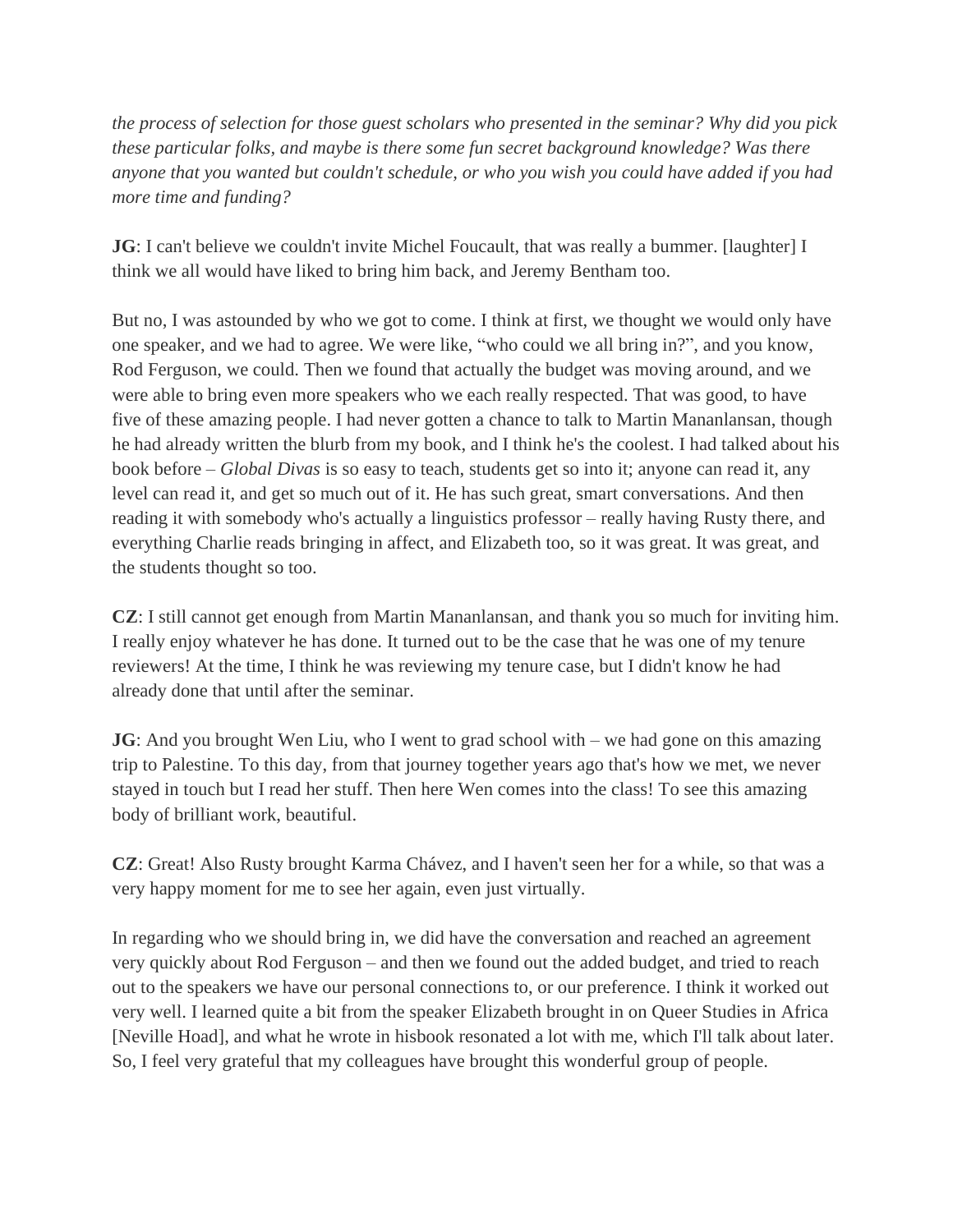**RB**: Yeah, I thought it was interesting, the sort of overlaps between people one of us would pick that the others knew somehow. It was surprising, but it really helps bring things together, I think.

**JG**: It was a very sweet moment, I think, when Neville saw the list. He came to us like, "no way this group, oh my god I can't believe I got invited with this group of people." They all were really excited. I had really not engaged with Karma's work enough before, and then, what a freaking speaker! And so generous, just getting to have those two kinds of talks with those two scholars – with Neville giving this fabulous talk, and being so personable too. I mean, I could just imagine us hanging out with Neville until the wee hours of the morning.

**EW**: I didn't know any of these people beforehand – I had read their work, but I didn't know them as humans, even though Neville's book is a very big deal for me. So, I had a nice little fangirling moment with each of them. We ended up having a bonus speaker too, because right before we taught, we found out that Rusty is buddies with Rudi Gaudio. He agreed to come to class, and I think he ended up being a really exciting speaker and super personable. I've taught that book for years so it was exciting for me to meet him as well. One of the fun parts of doing this is that you just get to meet these super-smart people that, for me, I'd only ever encountered on the page – then you see them as human beings, which is alway a very exciting moment.

**JG**: And also, these are all people whose work I never went farther with. I had just finished my book, and I had been reading a certain body of queer theory… and here, everything expanded and slipped into these other worlds. It was amazing. Yeah, it was being really freed from the ideas that I had about queer theory in grad school, that small world.

**IM**: *Yeah, I'm loving hearing about this collaborative process by which you all put this course together. The syllabus for the course also seemed to reflect back that collaborative nature. Looking over it, are there additional topics that you wish we had been able to discuss?*

**EW**: Keguro Macharia's book came out right as we were finishing, and as you may have picked up, I'm a stan. So, that would have been really nice – and also, it would have been great to have him come talk to us, if we could have. That's one thing I would have liked to include: that book.

**RB**: I wished we'd have included readings on India or South Asia, because there's so much interesting stuff that is such a challenge for a lot of the ideas we were talking about. I thought that would be nice, but we can't do everything.

**JG**: I really adored how many people loved *Trans Care*. I wish I would have taught that work a little bit earlier; it was one of those texts that brought a lot of people together. I didn't realize how many… how everyone would feel the way I felt about the book, which it seems the world is increasingly feeling, and so I would have put that earlier.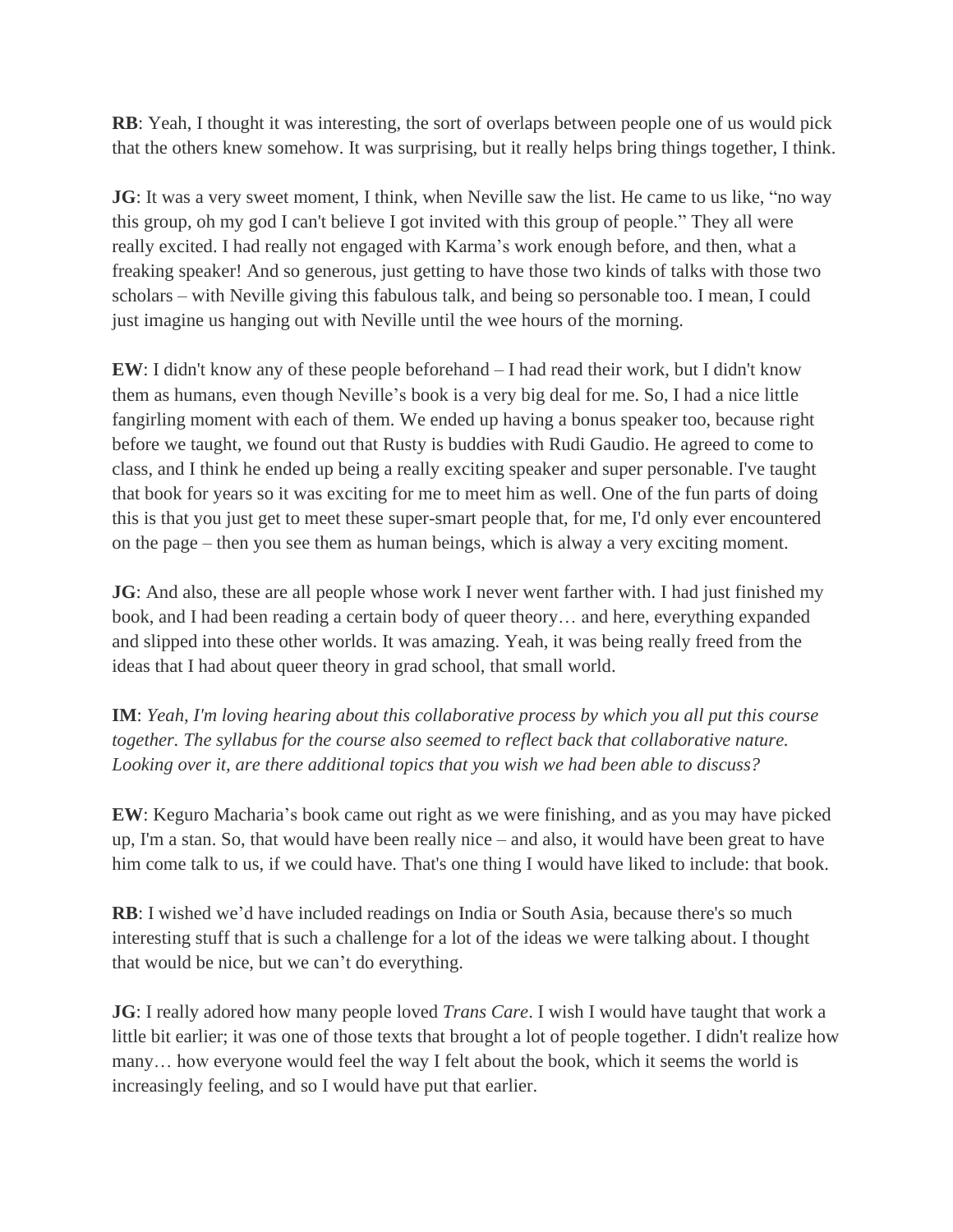**CZ**: I wish I could have added more materials about transnational boys' love – and I know Lee is a bit fan of it – that's getting very, very big and popular. I've seen quite a few new special issues and anthologies, and I just got a few invitations to contribute to these works. But at the time when I was preparing the texts, I didn't think about it. But you know, in the future I would definitely add more, and maybe Lee will be able to help me.

**LM**: *Yes! And that actually – it's a bit of a jump from here, because we're discussing how much fun collaboration is – but now I want to ask for some of the fun gossip. So, when you were putting the course together, because everyone's from different spaces and places in the academy, were there any methodological or theoretical disagreements? Any amusing little clashes, where you thought of things differently, that came out of co-teaching – because I think that's the fun part of co-teaching sometimes. Any good stories there?*

**EW**: I hate that I don't think there's much gossip to spill! I think part of the way we approached it was just to let everybody have their expertise, and they got to pick what they wanted to do in separate units. But I think there were, like… one of the more interesting and fun moments for me was when we read that piece that everybody *hated* – the really bad piece, we shan't name it. I just thought that was an interesting moment, watching everybody come to the conclusion that it was okay to be like, "This sucks. Let's talk about why it sucks," and that ended up being one of my favorite moments.

**JG**: I think my favorite moments were when people would start ranting/jamming. Like, I remember Rusty going off about the way he sees things, and I was like, "how do you do that? I cannot do that with language." Then Charlie started jamming on affect once, and I do not do that. How do you do that? I've listened to Elizabeth talk about her work for years, but then to see her teach it and to read it with her was wildly different. And I think it made my work a lot stronger. There's just not a lot of geographic thought and theory with queer theory, and I didn't want to teach my book. So that was the one thing I wish I would have gotten to share more.

## **LM**: *I will add in for the transcript: questioning productive differences totally counts as gossip, I was just being a provocateur. [laughter]*

**EW**: Another thing that was interesting about teaching via Zoom is how much the chat became a part of our class. I feel like I was actually often guilty of using it in a distracting way – which in the future, I would probably try to rein myself in. But it was interesting to see how people would engage with each other, and with the topic, in the chat at the same time as the discussion. We were having this in-class, out-loud conversation, but the chat box gave permission to be more *queer*, really. To be more... campy and colorful, and playful, about the topics. But it was weird that it was happening simultaneously, often within or beneath the formality of the seminar. That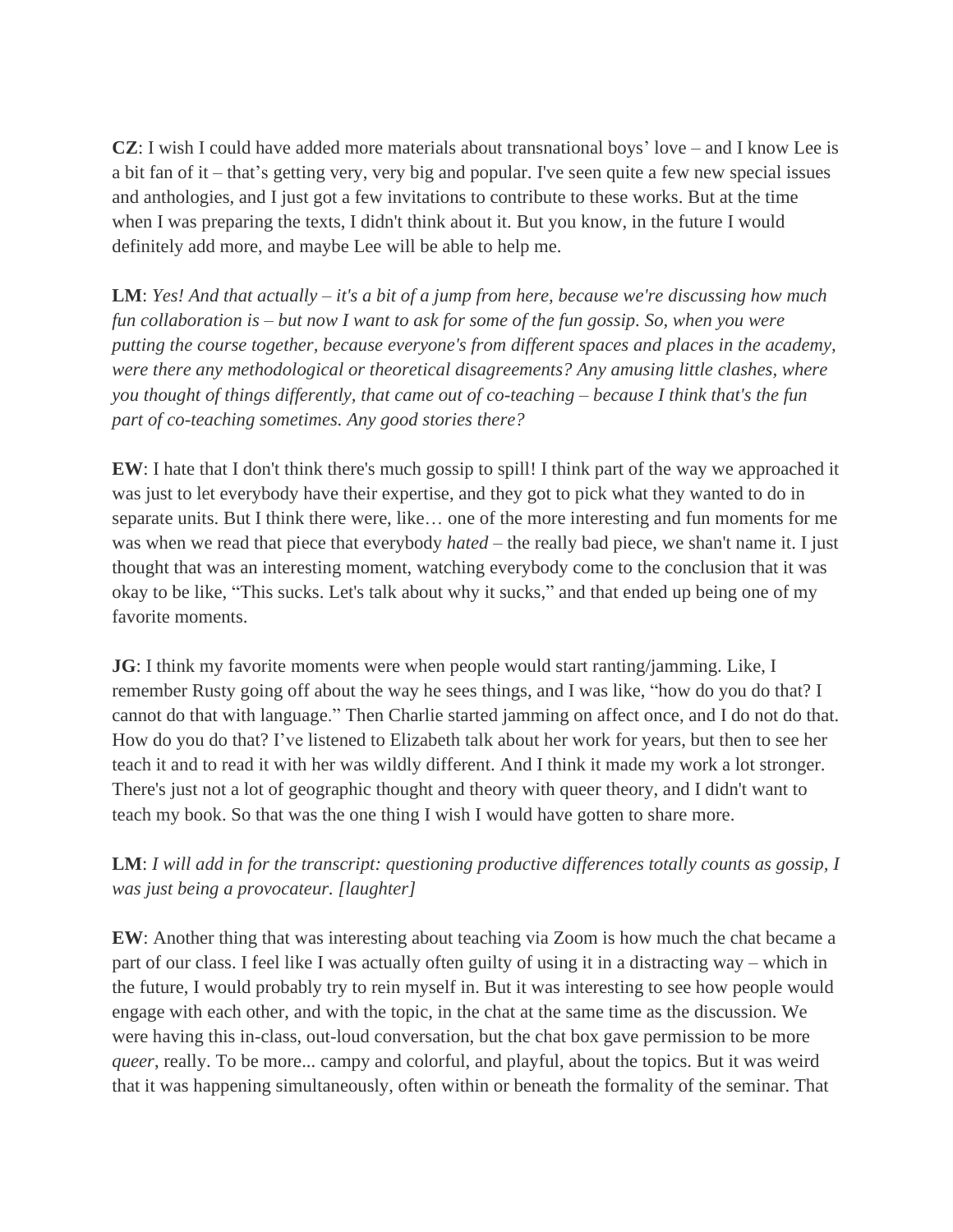was something that I don't know if it was good or bad, but it was instructive and interesting to see how that little format change opened up a whole different kind of discourse.

**CZ**: So, I heard from other colleagues that when another team taught this social theory before, that when each member of the team disagreed with each other they kind of fought during the class and challenged each other a lot. That was not the case for this class, obviously! Also I want to echo what Elizabeth just said: the chatting function really made this class more interesting and more active. We added a lot of information, sometimes gossip-information, through the chat – which made the texts more vivid, so we can actually see what happens beyond the words. That helped us to better understand what is being said, what has not been said, what *should* be said in the text, so I think that's a fun moment for me.

**JG**: We also had a really quiet member of the class, we didn't speak but always was in the chat, and I loved that they were there. That was great! Then everybody's animals were there, too. I also felt really nerdy, but I was always like, "there's so many things I would teach you about, so here are all those things that you should know, and here's this citation and here's this, who's who," and the four of us would start going in the chat to reference people that you might not know. In the chat I could be like, "okay here are all the citations for the things that we're saying," because I hated getting that information getting lost, and dying to know it. So I loved that too, that we could have these citational connections. I loved the camp, I loved the wit; the jokes were really great. I didn't think it was distracting for me, but I couldn't pay attention to both at once. I'd have to pause and then catch up, but I liked it. It felt like everyone could be more honest, more themselves. And then that part where we're not meeting in person, with this really personal material, becomes a little bit safer and more human.

**RB**: I love that people would just post citations in the chat, sometimes even just links to a book or something. There were so many times where I would click on that link and bookmark it for later, and it was something like, "oh my god I need to read that." It was a really great format for that, yeah, like Jack said.

**IM**: *Perfect. On a very related note, I have an entire bookmark folder that's just queer theory seminar citations I'm working my way through, so thank you all for that.* 

*In light of our current moment in the fight for queer rights where the rights of trans athletes, access to gender-affirming care, and continuing regulation of what bodies are acceptable within broader heteronormative structures, what role do you see theory, queer theory, having?*

**EW**: I think one advantage of talking about queer Africa in this respect is that scholars that write about colonialism are always really attentive to the ways that some lives are rendered disposable, to the kind of political processes that produce slow deaths, and to the ways that people are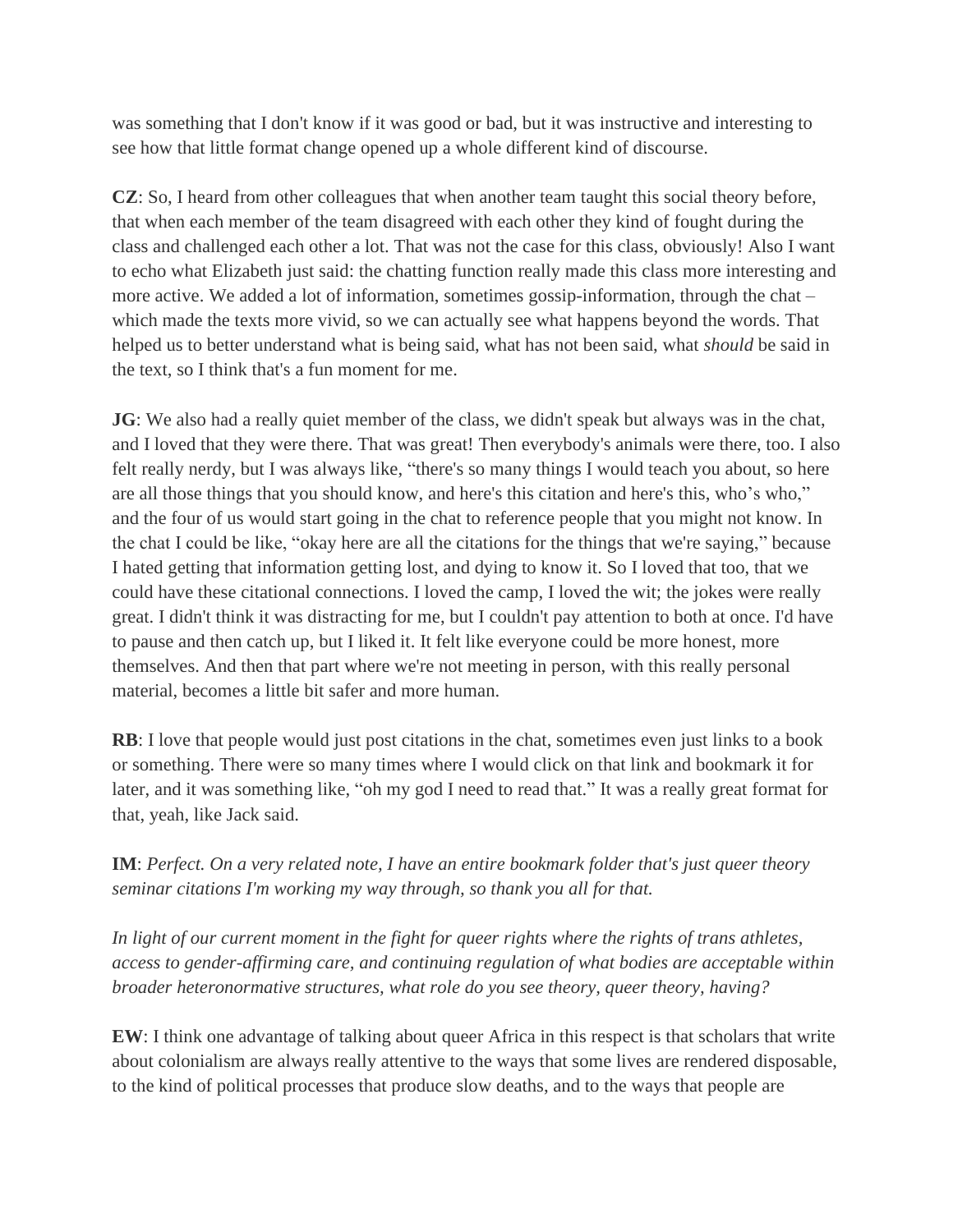targeted by states… but also the role that discourses of othering, and discourses of normativity, play in giving the state permission to do that. For me, those bodies of scholarship that consider both coloniality and queerness are really exemplary about the way that they think through the intersections of these things.

**RB**: Yeah. In terms of colonialism, part of why I wanted to invite Karma Chávez is because of the way she connects theory with actual, personal activism. I feel like the ideas that come about in theory often end up influencing activism, and the things that activists are doing influence theory, so it's a symbiotic relationship.

**CZ**: In addition to these discussions about scholarship and theory, we need to always remind ourselves that we are living in this kind of world. The reality, one of the biggest challenges that we are facing collectively now, is the new emerging – it's nothing pronounced or declared – the new Cold War, between the U.S. and China. And so regarding queer scholars from the Sinophone world, for example, Howard Chiang and Wen Liu: they use queer theory, or use this kind of intellectual tool, to engage this challenging peak moment. Their works helps us better understand many of the subtle, unsaid aspects of these global, genealogical dynamics, and the ongoing power struggle, which I think is very important. That is a vital tool for us to better digest and understand what's going on. Also, some of the readings that I included such as the piece by Howard Chiang and Alvin Wong, specifies how we actually *use* queer theory as a tool to revisit geopolitics – the struggle forpower and exploitation that is actually happening now.

### **JG**: I'm going to cite *Detransition Baby,* page 187:

In her 20s, she watched straight people progress in their careers or get married or discuss employer-matched 401(k)s. She had once confided in her fashion designer friend, a young gay man, of her sinking feeling that she had fallen behind. In response he bought her book on the concept of queer temporality. The book was deadly boring.

In lieu of the book, Reese read as many blog posts as she could find on the subject. Her friend was right: The notion of queer temporality was comforting. Of course, she told herself, the flow of time and the epochs that add up to a queer life won't correspond to the timeline or even sequence of straight lives, so it is meaningless to compare her own queer lifeline to a heterosexual's lifeline as though they were horses on the same racetrack, released from the gates at the same moment. And that was just for your run-of-the-mill queer. Now imagine you were trans! You would have to go through at least two puberties! By age thirty, the financial ads said, you should have saved two years' income for retirement. But at age thirty, the trans girls Reese knew held most of their investment portfolios in the form of old MAC lipstick shades they'd worn once; they spent workdays sending each other animated gifs and occasionally getting trolled online by actual 13-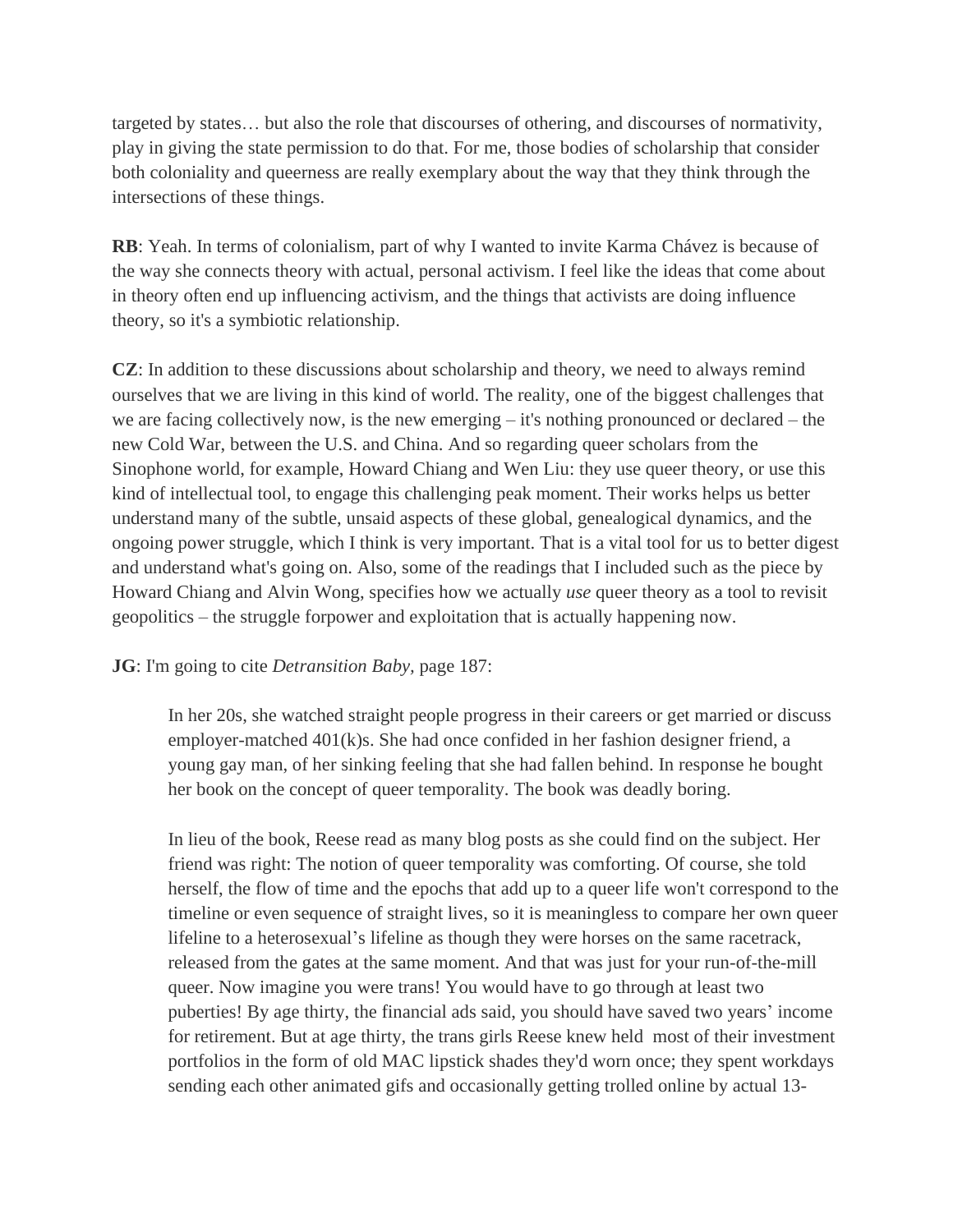#### year-olds.

When I was reading this I was thinking about, again, how the thing that I love about queer theory is that young people get a hold of it. Everyday queer and trans people get ahold of queer theory, and it means something to them around the world. It's this language that we have. In my own work, I was shocked by how many people could cite different queer theorists, and that they meant something to them – it meant that our ideas mattered, and that we mattered. So I think in the ways of making sense of our lives *weirdly* that queer academics, queer and trans academics, have this ability to talk to all queer and trans people who want to touch these ideas. It is really beautiful and exquisite. Building on what my colleague said, bringing these ideas about what's happening in everyone's lives back to everyone else, really calling for that kind of care and mutual aid, for change and radical action, is the resistance that we need.

**EW**: Here's a wee bit of gossip: when we first proposed this topic, there was some pushback against the idea of "queer theory" being the topic for social theory, because it's usually considered an abstract object. So people were like, "well let you could make it 'queers' or 'queer' instead?"

But part of the way that we tried to argue for it was: there were people saying queer theory was too narrow, and we were trying to say, it's *actually* this incredibly diverse body of scholarship! It's going to be particularly expanded by the approach that we're taking, where we're trying to decenter whiteness and decenter the West as a concept. But also, one of the things we pointed out was that there were so many graduate students who were really interested in this topic, and not enough classes being *offered* on queer theory. We then got a relatively large enrollment for the seminar, I believe fourteen people, which is much bigger than the crew this class usually draws. That felt affirming, because we were like, "look there is actually a significant demand for this scholarship and people are finding it relevant," people are finding it useful not only for understanding their work – but also, to some extent, for understanding their lives. That goes toward the theory and praxis thing, where we often think about them as being oppositional, as if you have to pick one or the other, but they bleed into each other.

And it doesn't have to be the same for everyone. Some people are going to locate an idea through reading a book like *No Future*, and some people are going to locate that idea through blog posts that talk about *No Futur*e, and some people are going to encounter that through José Esteban Muñoz reading *No Future* to filth. Some people are going to have known this all along from their life experience. I've often found that it feels emancipatory, to find something that you've known all along and then suddenly see someone writing about it in a way that explains it – in words you might not have ever been able to explain, while giving you permission to take that idea seriously. Because now it's not just something that you feel, but is something that has been given an institutional stamp of approval as a "good idea," or an idea worth talking about in a particular way. That is one of the advantages of engaging with a body of theory whose history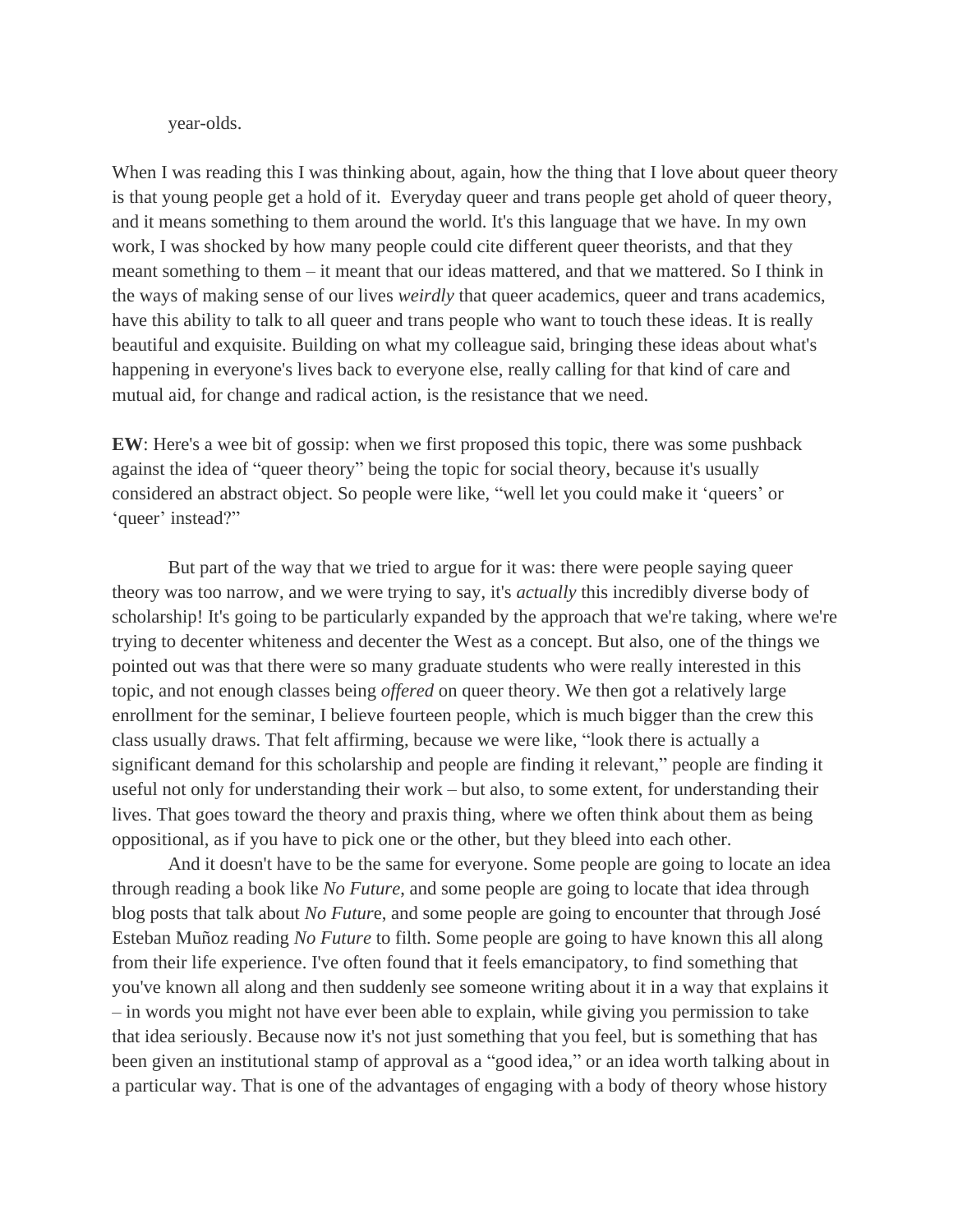or genealogy comes out of activism. It's not the reverse. Queer theory develops because of a set of activists practices. In many ways the development of it as an academic discipline is a response to activism, right? The demand that the academy think about these issues, and the demand that people in the academy that aren't queer think about these issues from time to time as well. Sometimes putting it in theoretical language is one of the ways you force that change.

**JG**: And you also mentioned Edelman, Muñoz; I was also thinking of Berlant, but I think all four of us when we were making the syllabus were like, "Okay, they're not going to make it in here." I had the week covering Herring and Rifkin to think about it, and some of us added to each other's weeks. So I thought, how can we not do Scott Herring at the University of Kentucky – we have to do anti-urbanism. That was really interesting for me. I was like, "should we do this?" Then we got to that week and I got a lot of notes, private dm's, saying, "Oh thank god you did this, I didn't know where I fit. The rest was all so urban." And then yeah, I think that then I was like, "oh, should we have done *Cruel Optimism,* should have done *Cruising Utopia*?" I think we all thought about that.

**EW**: Our thinking on that was that those were texts people were likely to encounter on their own, so we wanted to pivot people towards texts they would be less likely to encounter.

**LM**: *Yeah, you jumped ahead and beautifully answered part of the next question! To tie things together, and to reframe the next question: recently Judith Butler had a piece in the Guardian about the connections between the global right's rise being predominantly oriented around gender and queer issues, regardless of their other disagreements politically. I think we're seeing a lot of transnational movement towards fascism and right-wing leanings in a variety of countries – which maybe our queer theory reading helps us, as students, conceptualize what's going on in global politics. So, I wanted to give a shout out to your teaching in terms of that broader context of readings, and to see if you had thoughts about current politics in this moment… or, ideas that you wanted to follow up on in terms of transnational queer theoretical issues, what gender and queer theory are doing for you there?*

**EW**: I would say, in addition to them being about gender and sexuality, they're almost always about race – whether or not they're saying that, they're about race. Sometimes talking about gender and sexuality operates as a cover for talking about race in particular ways, and queer theory – or at least the kind of queer theory that we tried to highlight – is particularly good at picking up on that strategy of power.

**CZ**: So, that's part of what I do regarding my own scholarship. I've been observing these politics and geopolitics, and in many ways, they always take shape – or take different shapes – through the lenses of gender, sexuality and sometimes race, as Elizabeth said. Maybe in a less pronounced way, gender and sexuality become very powerful. Just check what Putin said a few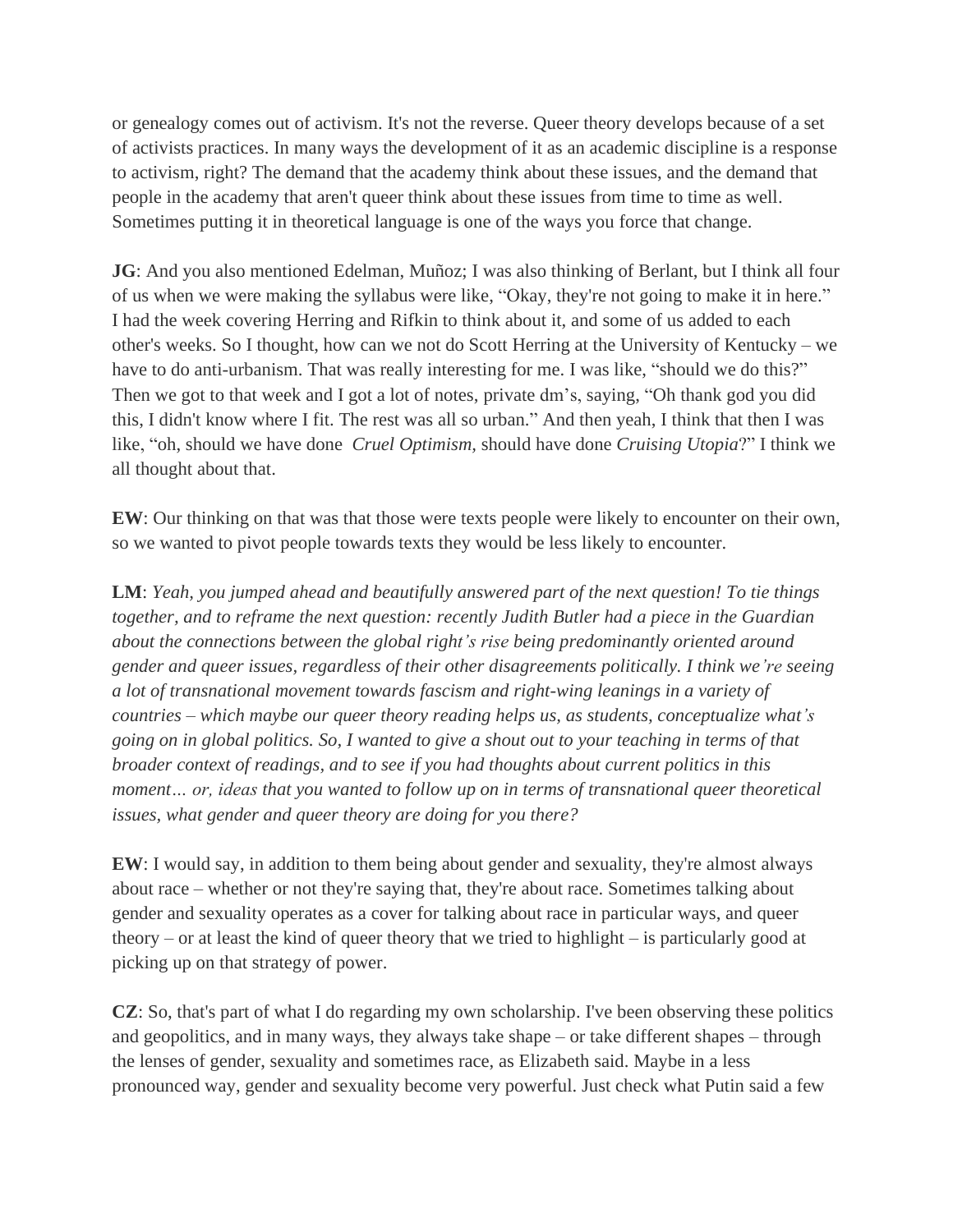days ago, about the challenging of this "global left" that is rallied through queer politics, through gender fluidity, and that kind of thing. That's just an example of how this right-wing authoritarian move is actually engineered and energized through their communities, rallied through gender and sexuality. Another example is the Chinese president, who is attacking the socalled "sissy man," the queer man; that's a big push behind doing whatever he's doing globally. We also had Trump, and I don't need to repeat what he said, but we see this connection in the global right, or among right-wing people: they get together through this narrative and these strategies. So, in that regard, I think queer theory and queer studies will play a more crucial role as a tool for us to unpack, unentangle, and dissect these things for us to better see how what we are going to do will lead to a better future for all of us. I think it's very important.

**JG**: I went to the CUNY grad center, where David Harvey teaches *Capital* every year; he pulls out this old copy of Capital 101. I have been to so many Marx reading groups over the years. And it's so weird, but I now read *Trans Care* every month. It's so tiny. It's so portable. I see something new in it, every time, and I think a lot about what Hil's talking about – public and private space. It's something I've been thinking about for a while, but it's given me more words. I always want grounded words and ways to think about the attack on, the eradication of, even a *discussion* of public space. Where is that? So I've just constantly been caught up in that, and what Elizabeth and Charlie said, so very much I agree with it. I also think a lot about disability during the pandemic: who doesn't have spoons, and who's just not there anymore. You don't even know who's not there anymore, literally who's *gone*, and also, just who disappears for a while.

**CZ**: I just want to add that David Harvey has always been challenged for lacking the perspective of gender and queerness, so he does need to become more open-minded; or, at least to talk about it. The "left" means the queer perspective, and the queer perspective can make huge contributions to what is being discussed by many of those leftists who rely upon political economy as a Marxist tool. We do need to add to that, by joining our ideas and what we do regarding queerness and queer politics – I just want to add that.

**JG**: Yeah, and how much of the U.S. queer movement was based in Marxism back in the day – coming together and thinking of queerness, or gayness, as a *class*, and lesbian as a class, is kind of wild. Yeah. David's not great with race either, but you know, he's great at some things. He's great at lecture, he's very encouraging. I told this story on Twitter: I was in an elevator with him, and I have this fellowship at the Center for Place Culture and Politics that Neil Smith was supposed to run, but suddenly he was in a museum in Spain (as one does). So he couldn't run it, and David took over very generously for him. So, we were in an elevator with David, and I really didn't know what to say about my work. I was afraid of talking about political economy, and was just pure cultural geography at that moment. And he's like, "I read this interesting thing about lesbians." And I was like, "cool." And then I said, "I read this interesting thing about capital." And he said, "oh, oh I see what you did, that's funny." I heard later through my buddy who said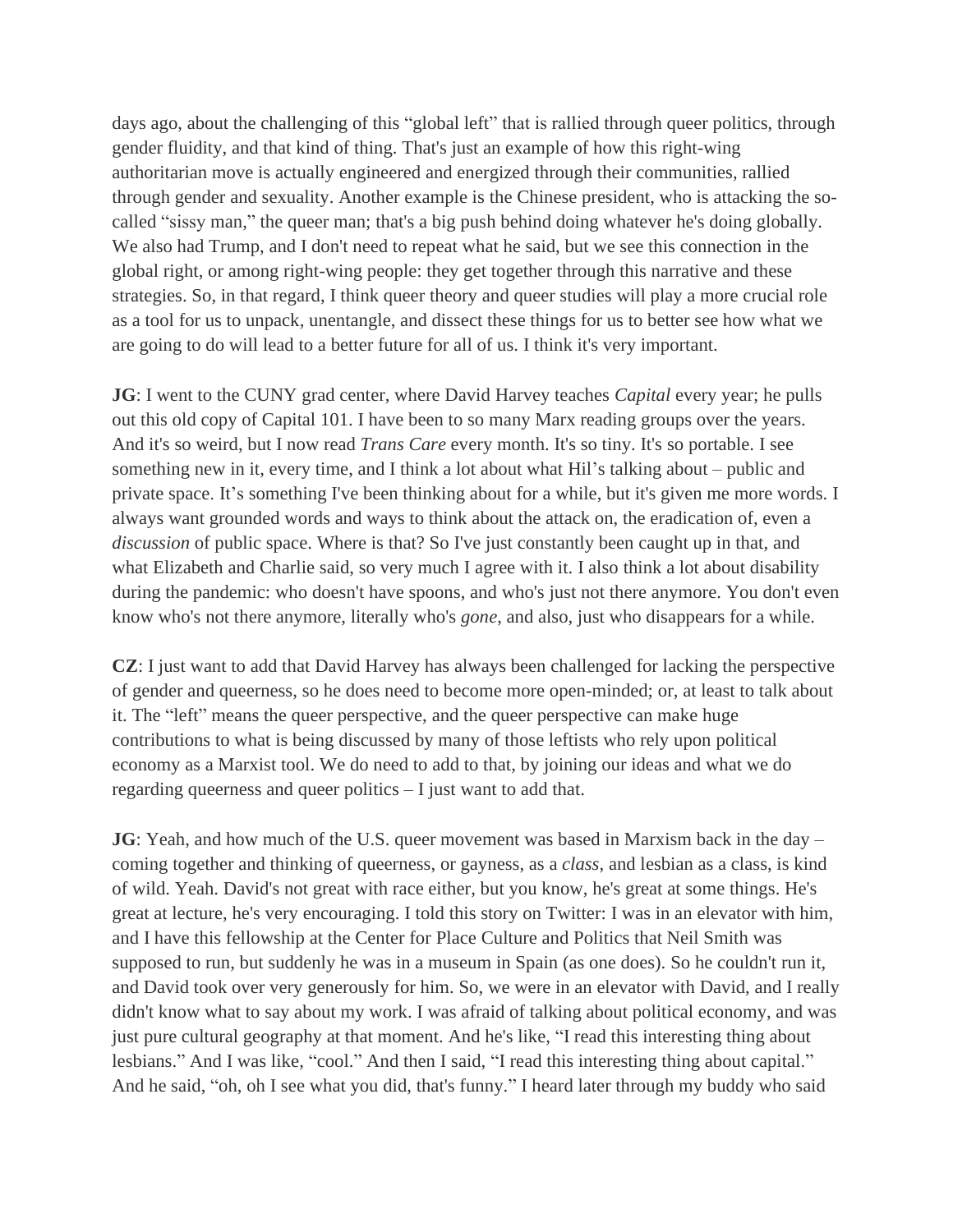like, "he loves your work, it's new to him," so he could read anything and get into it.

And there are those people, but you don't see the change, it doesn't come out in their writing – it doesn't filter into their work where these identities appear. So, you hear the same thing over and over again. Yeah, the left leans on the same people; I think of Judith Butler being in *The Guardian*, now that Judith Butler… I mean, Judith has been speaking out forever, and turning down awards, and now Butler is being a leader at this moment. I… wow, how would we have seen it coming.

**IM**: *Yeah. So going off of that: all of you are talking about queer theory in terms of addressing the global right, and in terms of addressing the need for academia to evolve and change, and account for more experiences. So, if that's where queer theory is now, I was wondering where all of you might see it going in ten years?*

**CZ**: I think more and more people, more scholars, are coming from different contexts and dealing with different sets of issues. They will speak up and they will produce more scholarly work in the future. The purpose of this class is to dismantle queer theory from being a U.S. centric and white-only field for a long time. But very sadly, I just saw a new anthology published maybe a week ago by New York University Press, called *Keywords for Gender and Sexuality Studies* – but the topics and the entries for the anthology arestill very U.S.-centric. The scholars in that collection care about what happens in the U.S., particularly in the West, but – and this was very disappointing to see – they actually didn't include any people or any work about other parts of the world from what I've seen. People from other places start to push these kinds of boundaries, and to try to add them overseas; I have friends who have been speaking up about these kinds of things, and they have started to publish work on those topics. So, I think in ten years from now, we'll definitely see more and more work in that direction coming up.

**RB**: Yeah, I think Charlie's right: there will be more diverse voices in queer theory. Also, I think trans queer theory is where things are now – that people are reorienting, because the ideas of trans scholars are being listened to. The people who are just now being listened to, like trans scholars and scholars of color, who have been overlooked by mainstream queer theory are really the future of the field

**JG**: I think that grappling with COVID will take forever. I think disability will take that up the most, as disability came out of queer theory anyway; like, that's what they cited. They will rewrite queer theory. And I think climate change will rewrite queer theory. I think these devices, you know… the revolution will not happen on an Apple device. How will we reckon with the things that brought us together, like Tiktok? But what we should be learning is, it's never gonna stop – and the algorithms, they are so evil. In the future of algorithms and data centers and energy politics and climate migration, a lot of diversity will come from massive amounts of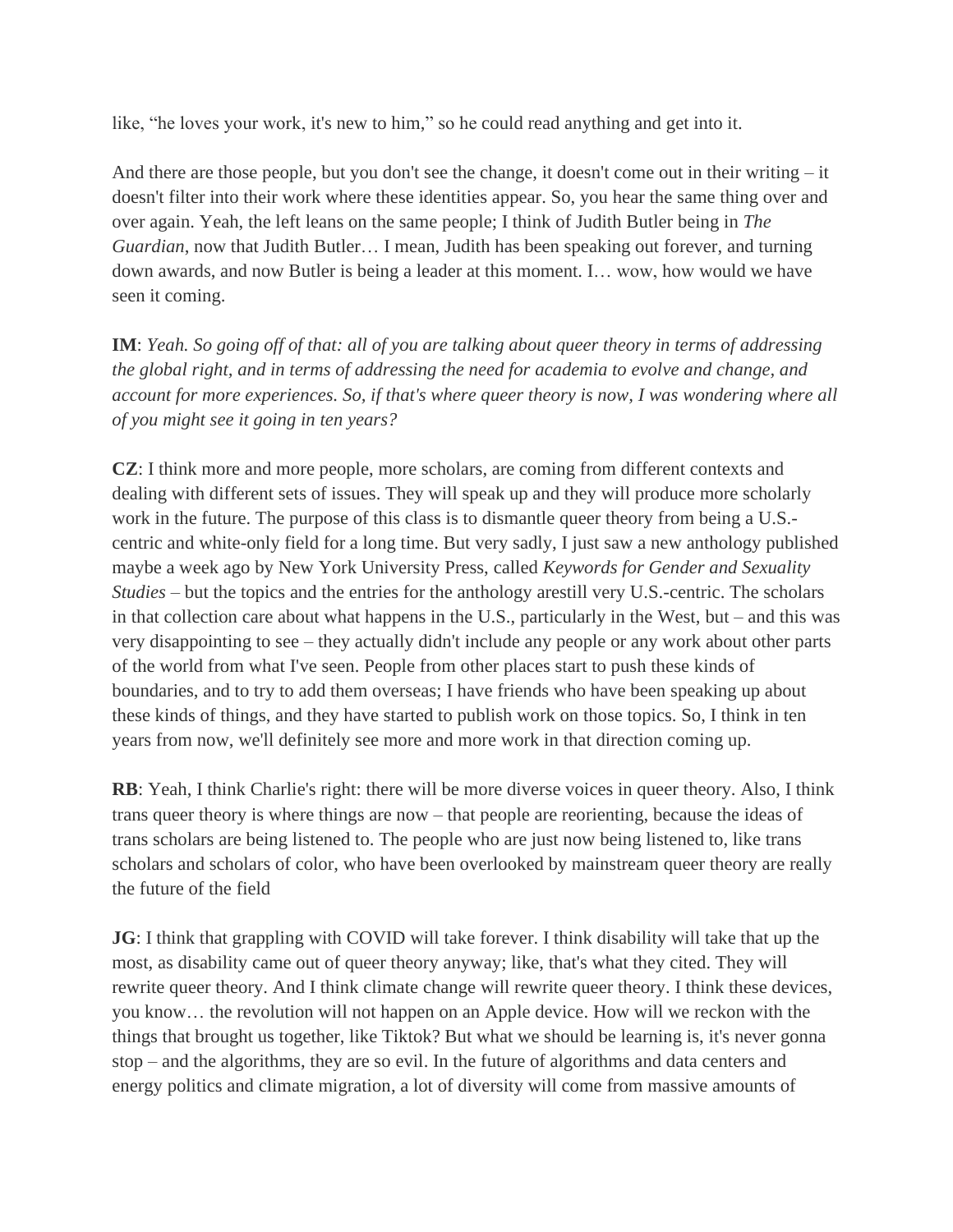climate migration. Not only outside the U.S., but inside the U.S., like 2 million people in the US are expected to migrate for climate change reasons in a very short time. So, those are the things I think about: the digital, the climate, disability, and then whatever pandemic comes next. How do we recognize that kind of ordering?

And to extend what Rusty said about transness and gender, I see a lot of people going back to lesbian theory. There's all this great stuff that got written in the early 90's. That's when Judith Butler published *Gender Trouble*, and you can't hear over the din of this brilliant work, all this other great gay and lesbian stuff was coming out that now a lot of people are rereading, taking up, trying to think through. That's going to do something really powerful. I gave a talk at Bard, and its Bard so it's queerer than queer, and they're like, "I identify as a lesbian." What I said is, if Bard's students started identifying as lesbians and if Superman's bisexual, that's great. We need more bisexual men, this is great. There are these things that are changing that are going to have these effects, down the road, but I think they're really important.

**EW**: I'm going to be the voice of pessimism here, and say we're right at this moment where queer theory might be co-opted by the university in particular ways. Which is one of the ironies of this far-right reaction against all of these commie radical professors teaching our children that it's okay to have two mommies, right? The irony is that this is the very moment where queer theory runs the risk of being co-opted by the neoliberal university in ways that take the fangs out of it, and in ways where the university can point to that queer theory class, or these five professors, or this seminar, and say "well look we've handled our...We've handled that whole queer problem," at the same time that it fails to make meaningful investments in things that would actually *benefit* queer and trans students. I think if we're going to avoid the de-fanging of queer theory, it's important to look in the directions folks pointed out: transnational trends and disability studies as a method of refusal. There's always a debate about how much one can refuse that kind of co-optation from within the neoliberal university, but it does seem to be important that we try to at least make the attempt.

**JG**: And that's part of, I think it's part of the reorder of things, Rod Ferguson's book, right? That's part of that argument is which, we didn't read that book. So, you know this kind of tokenization, that's a word we haven't used enough since the 1990s. It's here and it is de-fanging.

**LM**: *Yeah, that's an excellent set of answers, thank you for those. Now we're at our last question–*

**JG**: Oh, and one thing to say about that book that Charlie had talked about, the *Keywords for Gender and Sexuality:* it's so not white. It's very American, but it's so not white, and I think that that was the focus. I think it's *Keywords for American Studies,* but I don't know if they advertise it, they just say *Keywords for Gender and Sexuality Studies*. So they have, like… if it said that…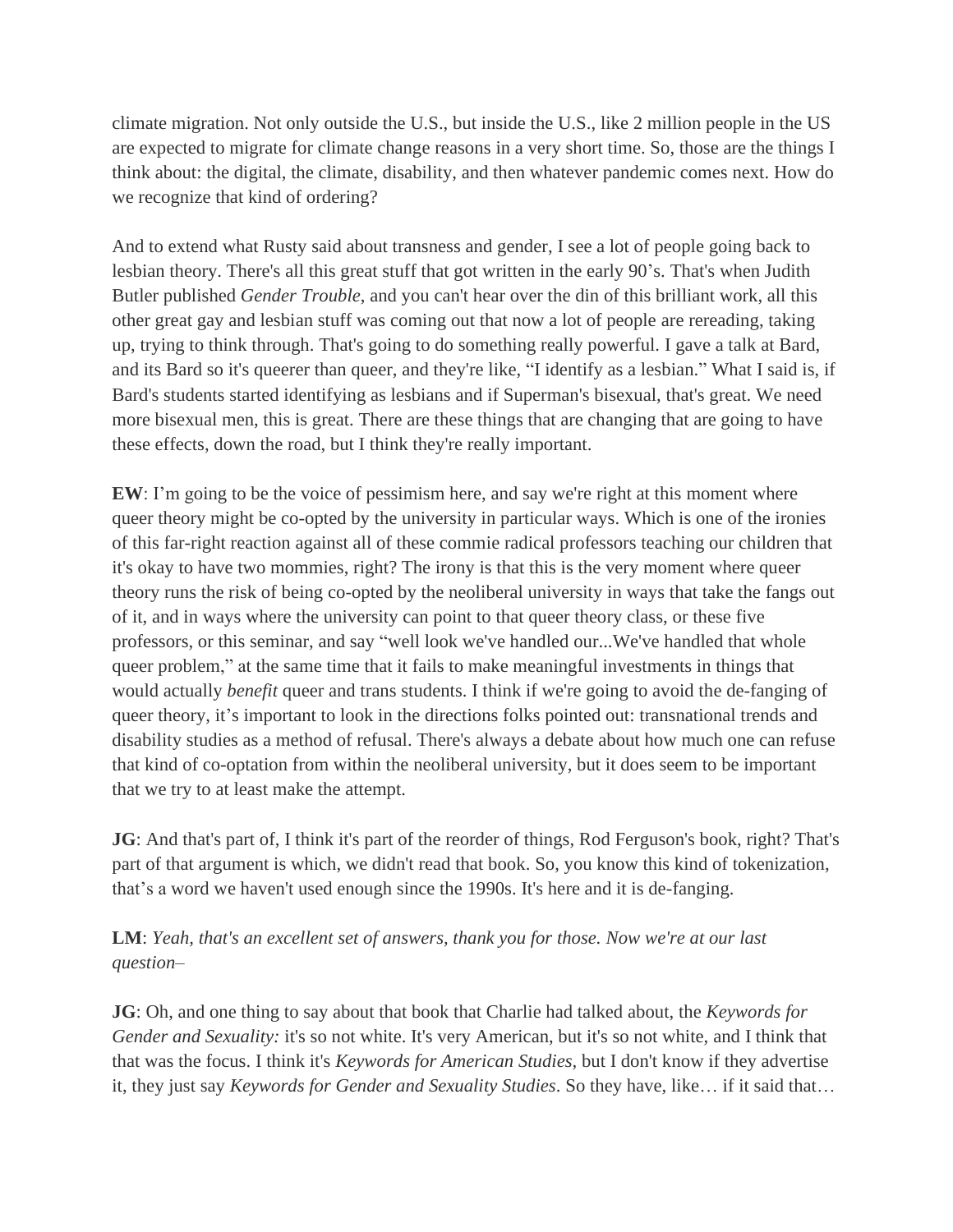but still, it should have a transnational approach, because American Studies does transnational work too. So yeah, just wanted to say that.

**LM**: *Yeah, so, I think that actually I was about to go there with a question on the way things are changing. What I take from this class, is how much I have noticed Charlie's point being necessary to consider in a lot of debate on the Twitter sphere of scholars. Arguments arise between otherwise-marginalized American writers, who are well and truly having problems acknowledging they're from the Imperial core, when being fairly critiqued by scholars from the Global South. Even people I happen to like have shown themselves in that negative light, and I think that's a shift to acknowledge. As in, it doesn't really matter* what *your position is in the U.S. in some ways if you are thinking globally, it is a position of privilege and access; like, we don't need to be playing Olympics with these issues, and American scholars could use to pay a bit more attention to the rest of the world. And I didn't see that happening in public so much ten years ago, genuinely.* 

*I think that's a good part of what I carried out of this class, as a student. So, I wanted to see what you as faculty – from each other, from the students, from the guest speakers – what do you carry out of this course? What you grew on you, or what are you still thinking about afterwards?*

**JG**: I went back and read Rusty's book. I read the book, and then went back and read the things we talked about. I went and read Rusty, Elizabeth, and Charlie's literature, and from there read other works. You know, something came out in GLQ on queer Africa, and I knew what they were talking about! I'm not going to read the same stuff over and over again, right? I went through and was like, "okay, how do I stitch these together to read the next thing." So for me, during the pandemic in 2020 I read a lot, and I kept reading all summer and fall, so thank you for that. It is such a generous gift to learn from all of you, and to learn from our students.

**RB**: Yeah, I think for me, the class would have changed a lot about what I'm working on and what I'm doing. So, having that time to learn from other people, and also explore white decentered queer theory, has led me to rethink how I look at the linguistic research that's already been done. I am actually working on co-authoring an annual review of an anthropology article on sexuality discourses, and the main argument is going to be that it's really about power, colonialism, racism, all those sorts of things. So, the class has really been a really positive influence on my own work.

**EW**: I usually think a lot about teaching after every class that I do, and one great benefit of this class was getting to watch other people teach, which is not something that we get to do very often. Also, because most people who are professors don't have any pedagogy training, there's something beneficial to seeing how other people approach it. That's one of the things I'm taking away, trying to be a little less rigid in the way I approach teaching, and trying to adopt some of